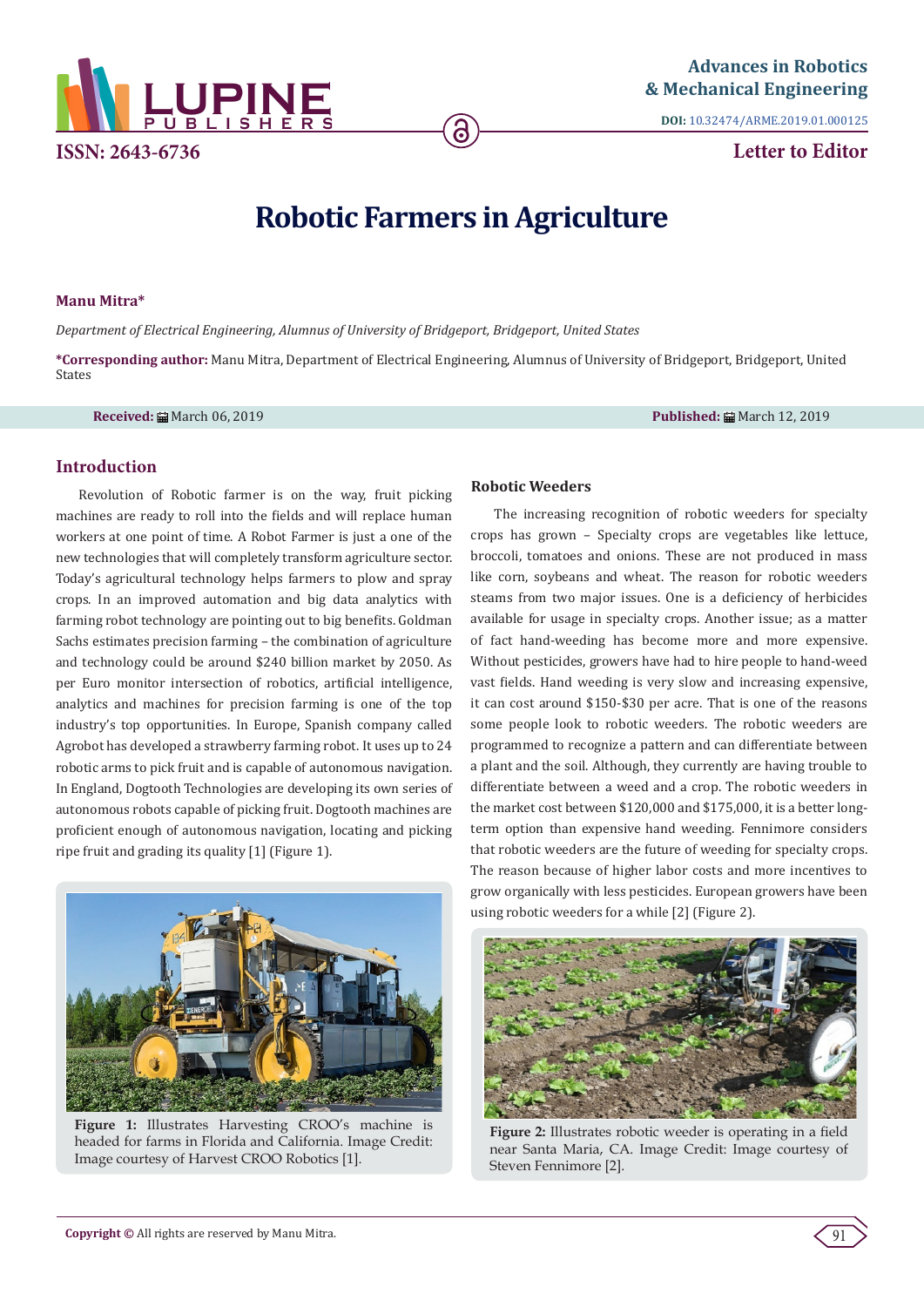#### **Harvesting Cucumbers Through Robots**

In automation areas for instance, automotive industry are not the only ones to depend on robots. In agriculture, automation systems are surpassing strenuous manual labor. As a project, the Fraunhofer Institute for Production Systems and Design Technology developed and tested a dual arm robotic system for automated harvesting of cucumbers. In Germany, cucumbers are ordained for pickles that are harvested with the aid of "cucumber flyers" – a farm vehicles with wing like add-ons. Many of the country's agricultural regions subsequently face an uncertain future; cucumber farming has already begun moving to Eastern Europe and India. Thus, there is a pressing requirement for improved harvesting technologies to maintain economic viability of cucumber farming in Germany. Experts developed a dual arm robot system consisting of inexpensive light modules. This system is used for automated cucumber farming and other agricultural applications. This Robotic cucumber picker is cost effective, high performance and dependable. Even in adverse weather, it is capable of first identifying ripe cucumbers and then using its two gripper arms to gently pick and store them. This novel method can also make it possible for to imitate human movements. Scientist want to make sure that it does not damage crops or pull to their roots out of the soil. This robotic cucumber harvester is as efficient as its experienced human counterpart, who can pick as many as 13 cucumbers per minute. Cucumber farmers and agricultural associations have expressed significant interest in the dual arm robot [3] (Figure 3).



**Figure 3:** Illustrates prototype of the dual-arm robot system during the first field tests. Image Credit: Fraunhofer IPK [3].

#### **Harvesting Broccoli using Robots**

This Project was jointly funded by BBSRC and create improvements in United Kingdom; in this 3D camera technology was used to recognize and select whether broccoli is ready for collecting. It is the key step towards the development of an automatic robotic harvesting system for broccoli, which will not only considerably decrease production costs but also decrease amount of labor cost. This project also addresses challenges associated with recognition, deterrence and management of disease by creating diagnostic tools for farm use and substitute to chemical pesticides. This will allow the major producers in these industries to rapidly analyze the existence of disease and enable earlier decision making. It is also expected that this development of project will create long-needed substitute to use of pesticides by mushroom and potato industries therefore ensuring future sustainability [4] (Figure 4).



**Figure 4:** Illustrates the TerraSentia robot that autonomously monitors crops earned the best systems paper award at Robotics: Science and Systems, the preeminent robotics conference held in Pittsburgh. Image Credit: TERRA-MEPP Project [6].

#### **Counting Crop Using Robots**

Crop breeders run large scale of trials comparing thousands of varieties of crops over hundreds of acres and measure key qualities, for instance emergence of plant, height, by hand. This task is expensive, inaccurate, time consuming and completely inadequate; team can only measure these manually by fraction of plants in a field. TerraSentia is a compact transportable robot weight about 24 pounds and 13 inch wide. It can capture each plant from to bottom using advanced suite of cameras, deep learning and complex algorithms. Using a method called learning method, experts taught TerraSentia to count corn plants with just 300 images. It is a TERRA-MEPP research task that is low cost phenotyping robot to recognize top performing crops. This research was controlled by the University of Illinois in collaboration with Cornell University and Signetron with sustenance from Advanced Research Project Agency – Energy [5,6].

#### **Combatting Weeds by Laser Robots**

Farmers who want rich harvest and need to drive weeds so that crops can cultivate better. In organic agriculture – herbicides are not considered as they are toxic chemicals and only unwanted plants should be arduously weeded out. This time-consuming work are taken care of laser robots. Computer Experts in Photogrammetry at University of Bonn have developed a new system using advanced cameras on all terrain robot vehicle or tractor add-on and unwanted wild weeds are automatically identified in various crops and taken out. Scientists are moving forward for their startup to develop the business plan for this novel technology and also working to buy the parts required for the project to construct a prototype. At University

92